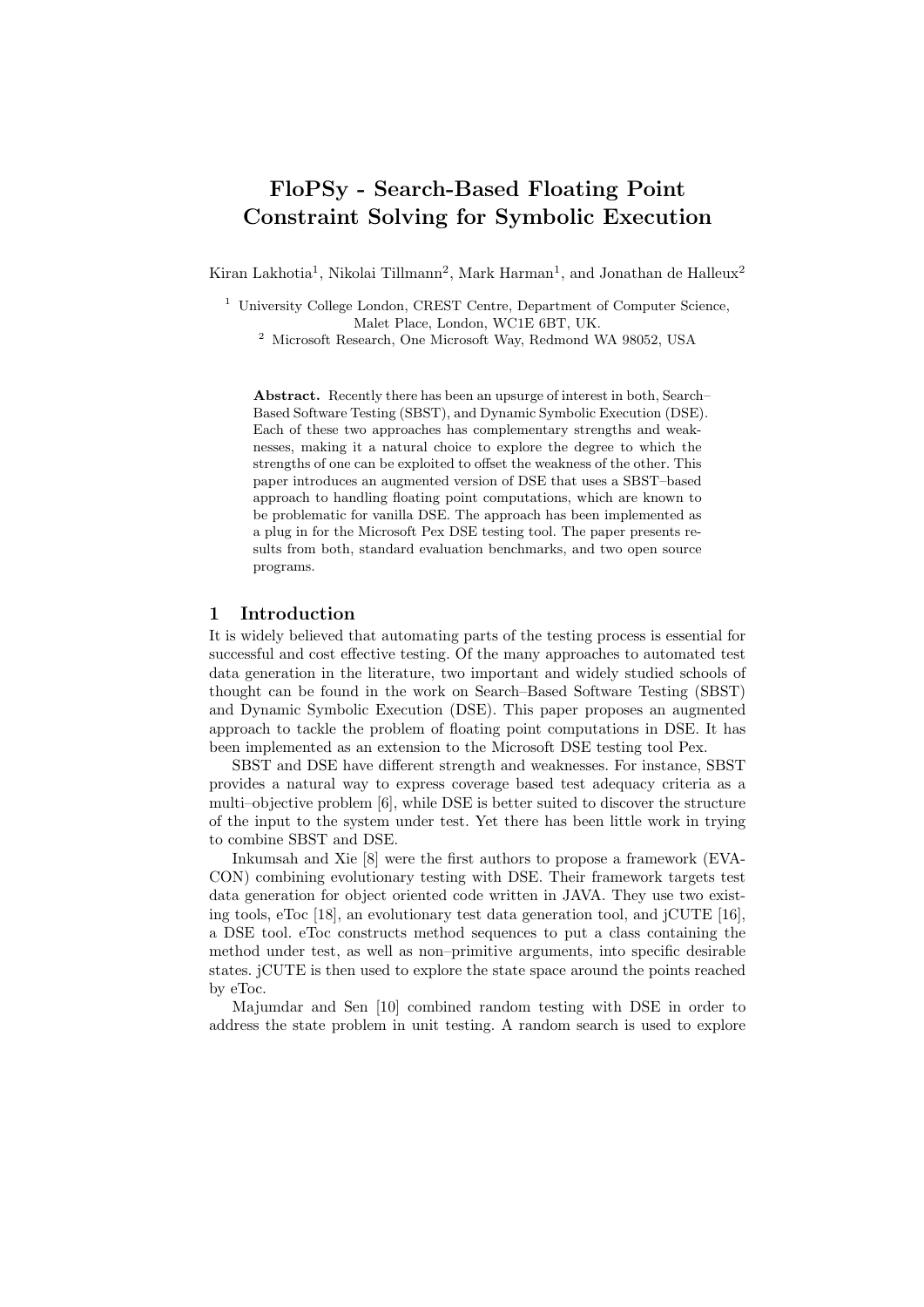the state space, while DSE is used to provide a locally exhaustive exploration from the points reached by the random search.

Neither of the two approaches addresses the issue of floating point computations in DSE, which originate from limitations of most constraint solvers. Constraint solvers approximate constraints over floating point numbers as constraints over rational numbers. Because computers only have limited precision, solutions which are valid for rational numbers are not always valid when mapped to floating point numbers. Thus, Botella et al. [2] proposed a constraint solver based on interval analysis in order to symbolically execute programs with floating point computations. A limitation of their work is that it does not consider combinations of integers and floating point expressions.

The approach proposed in this paper differs from previous work in that it provides a general framework for handling constraints over floating point variables. It is also the first paper to propose a combination of DSE with SBST in order to improve code coverage in the presence of floating point computations.

The rest of the paper is organized as follows: Section 2 presents a brief overview of SBST and DSE, and the two search algorithms implemented. Section 3 describes the DSE tool Pex and how it has been extended with arithmetic solvers for floating point computations. The empirical study used to evaluate the solvers, analysis of the results, and threats to validity are presented in Section 4. Section 5 concludes.

# **2 Background**

# **2.1 Dynamic Symbolic Execution**

In DSE [5, 17] the goal is to explore and execute the program to achieve structural coverage, based on analysis of the paths covered thus far. DSE combines symbolic and concrete execution. Concrete execution drives the symbolic exploration of a program, and runtime values can be used to simplify path constraints produced by symbolic execution to make them more amenable to constraint solving. Consider the example shown in Figure 1 and suppose the function is executed with the inputs a=38 and b=100. The execution follows the else-branch at the if-statement. The corresponding path condition is (*int*) *M ath.Log* (*a*0)  $\neq$  *b*<sub>0</sub>, where  $a_0$  and  $b_0$  refer to the symbolic values of the input variables a and b respectively. In order to explore a new execution path, the path condition is modified, for example by inverting the last constraint, *i.e.* (*int*) *M ath.Log*  $(a_0) = b_0$ . However, suppose that the expression (int)Math.Log(a) cannot be handled by a particular constraint solver. In order to continue testing, DSE replaces the expression  $(int)$ Math.Log(a) with its runtime value, for example 3. The path condition can thus be simplified to  $3 == b_0$ , which can now be solved for  $b_0$ . Executing the program with the (updated) input values  $a=38$  and  $b=3$ traverses the then-branch of the if-statement.

## **2.2 Search–Based Testing**

The field of SBST began in 1976 with the work of Miller and Spooner [11], who applied numerical optimization techniques to generate test data which traverses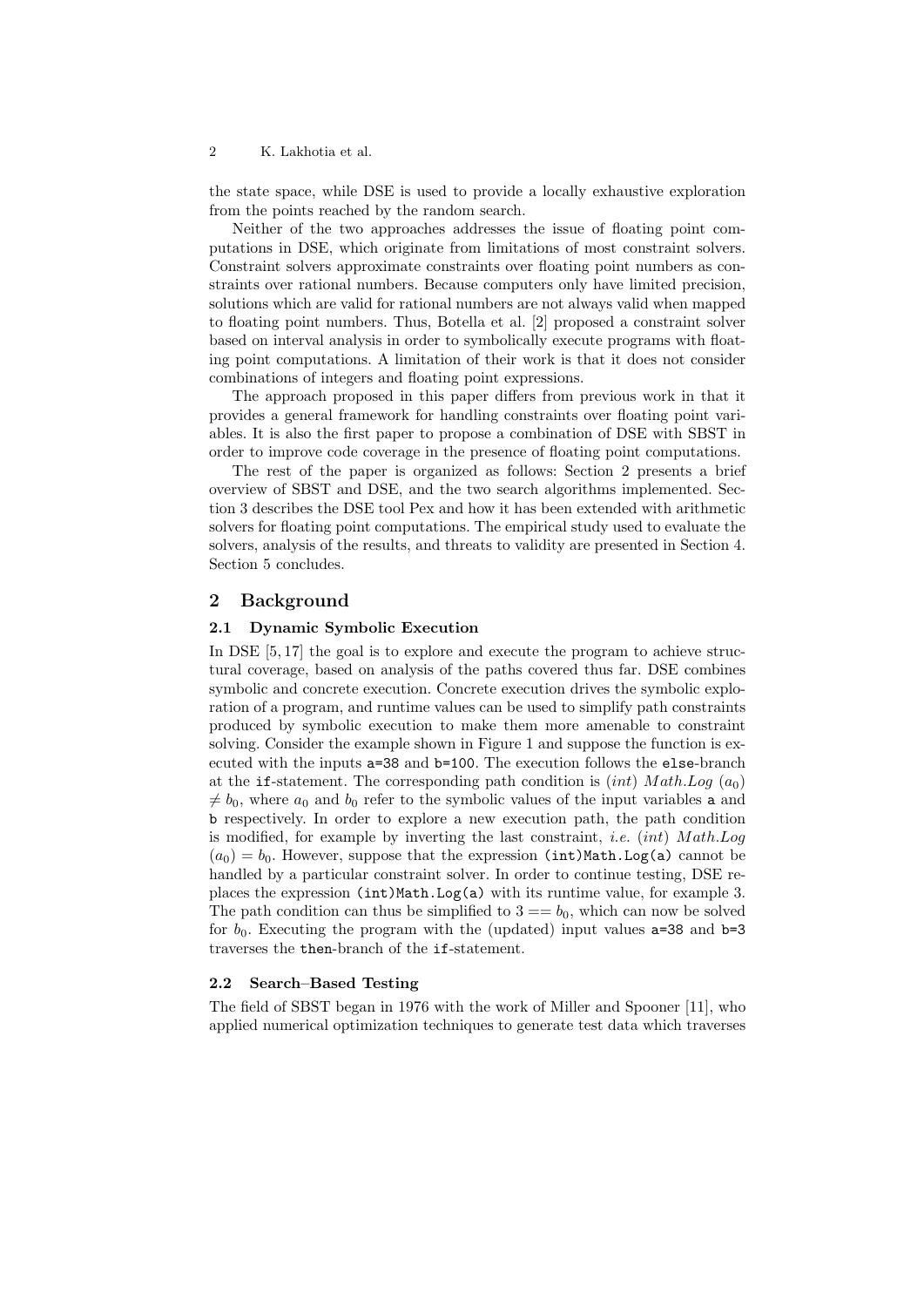```
void testme2(double a, int b)
{
   if( (int)Math.Log(a) == b)
      //
}
```
**Fig. 1.** Example used for demonstrating dynamic symbolic execution and search–based testing.

a selected path through the program. In SBST, an optimization algorithm is guided by an objective function to generate test data. The objective function is defined in terms of a test adequacy criterion. Recall the example from Figure 1 and suppose the condition in the if-statement must be executed as true. A possible objective function is  $|$ (*int*)*Math.Log*(*a*) *− b|*. When this function is 0, the desired input values have been found. Different functions exist for various relational operators in predicates [9] and objective functions have been developed to generate test data for a variety of program structures, including branches and paths [19].

## **2.3 Alternating Variable Method**

A simple but effective optimization technique [7], known as the Alternating Variable Method (AVM), was introduced by Korel [9] in the 1990s. It is a form of hill climbing and works by continuously changing an input parameter to a function in isolation. Initially all (arithmetic type) inputs are initialized with random values. Then, so called *exploratory moves* are made for each input in turn. These consist of adding or subtracting a delta from the value of an input. For integral types the delta starts off at 1, *i.e.*, the smallest increment (decrement). When a change leads to an improved fitness value, the search tries to accelerate towards an optimum by increasing the size of the neighborhood move with every step. These are known as *pattern moves*. The formula used to calculate the delta added or subtracted from an input is:  $\delta = 2^{it} * dir * 10^{-prec_i}$ , where *it* is the repeat iteration of the current move (for pattern moves), *dir* either *−*1 or 1, and  $prec_i$  the precision of the  $i^{th}$  input variable. The precision applies to floating point variables only (*i.e.* it is 0 for integral types). It denotes a scale factor for the size of a neighborhood move. For example, setting the precision (*preci*) of an input to 1 limits the smallest possible move to  $\pm 0.1$ . Increasing the precision to 2 limits the smallest possible move to *±*0*.*01, and so forth.

Once no further improvements can be found for an input, the search continues optimizing the next input parameter, and may recommence with the first input if necessary. In case the search stagnates, *i.e.* no move leads to an improvement, the search restarts at another randomly chosen location in the search–space. This is known as a *random restart* strategy and is designed to overcome local optima and enable the AVM to explore a wider region of the input domain for the function under test.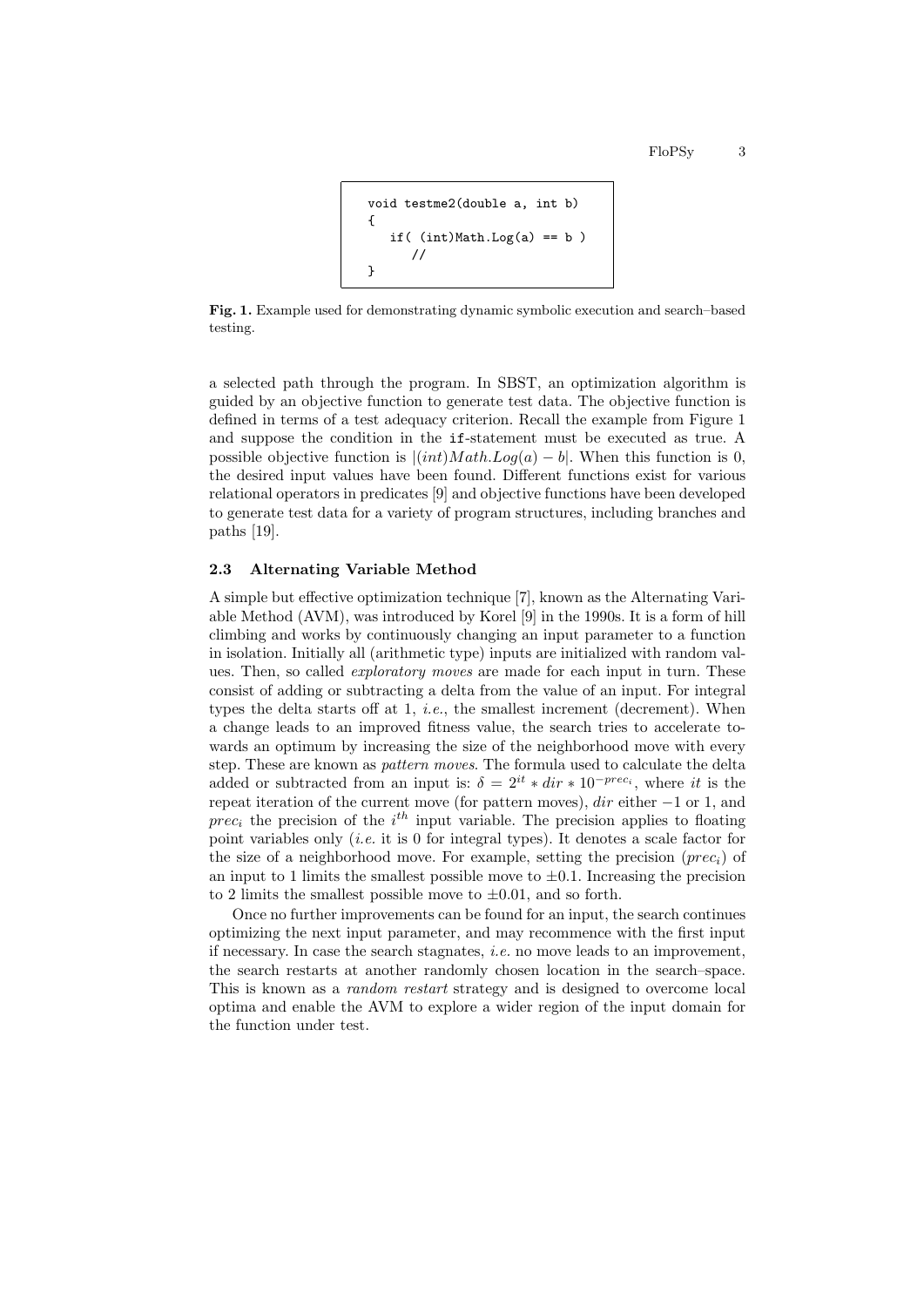## **2.4 Evolution Strategies**

Evolution Strategies (ES) date back to the 1960s and were popularized in the early '70s by Rechenberg [14] and Schwefel [15]. They belong to the family of Evolutionary Algorithms (EA). In an EA, a population of individuals *evolves* over a number of generations. Between each generation, genetic operators are applied to the individuals, loosely representing the effects of mating (crossover) and mutation in natural genetics. The net effect of these operations is that the population becomes increasingly dominated by better (more fit) individuals.

In an ES, an individual has at least two components: an object vector (*i.e.* containing the inputs to the function under test) and a strategy parameter vector. The strategy parameters 'evolve' themselves as the search progresses. Their role is to control the strength of the mutations of the object vector, so that the ES can self–adapt to the underlying search landscape. For example, if the search is far away from a global optimum, large mutations enable it to make faster progress towards an optimum. Conversely, the closer the search is to an optimum, smaller mutations may be necessary to reach the optimum.

## **3 Implementation**

We will now describe how the AVM from Section 2.3 and the ES from Section 2.4 have been implemented as a Pex extension called FloPSy (search-based **Flo**ating **P**oint constraint solving for **Sy**mbolic execution). The extension is open source and available online from the codeplex website; URL: http://pexarithmeticsolver.codeplex.com.

## **3.1 Pex**

Pex [17] is a test input generator for .NET code, based on DSE; test inputs are generated for parameterized unit tests, or for arbitrary methods of the code under test.

Pex can symbolically represent all primitive values and operations, including floating point operations and calls to pure functions of the .NET Math class. Note that unlike traditional DSE, Pex only simplifies constraint systems by using concrete values when the code under test invokes an environment-facing method, *i.e.* a method that is defined outside of .NET, and not part of the Math class.

Pex implements various heuristics to select execution paths. The constraint solver Z3 [3] is used to decide the feasibility of individual execution paths. Z3 is a Satisfiability Modulo Theories (SMT) solver, which combines decision procedures for several theories. However, Z3 does not have a decision procedure for floating point arithmetic. When Pex constructs constraint systems for Z3, all floating point values are approximated by rational numbers, and most operations are encoded as uninterpreted functions. Pex supports *custom arithmetic solvers* to work around this restriction.

**Path selection and path constraint solving:** Given a program with input parameters, Pex generates test inputs in an iterative fashion. At every point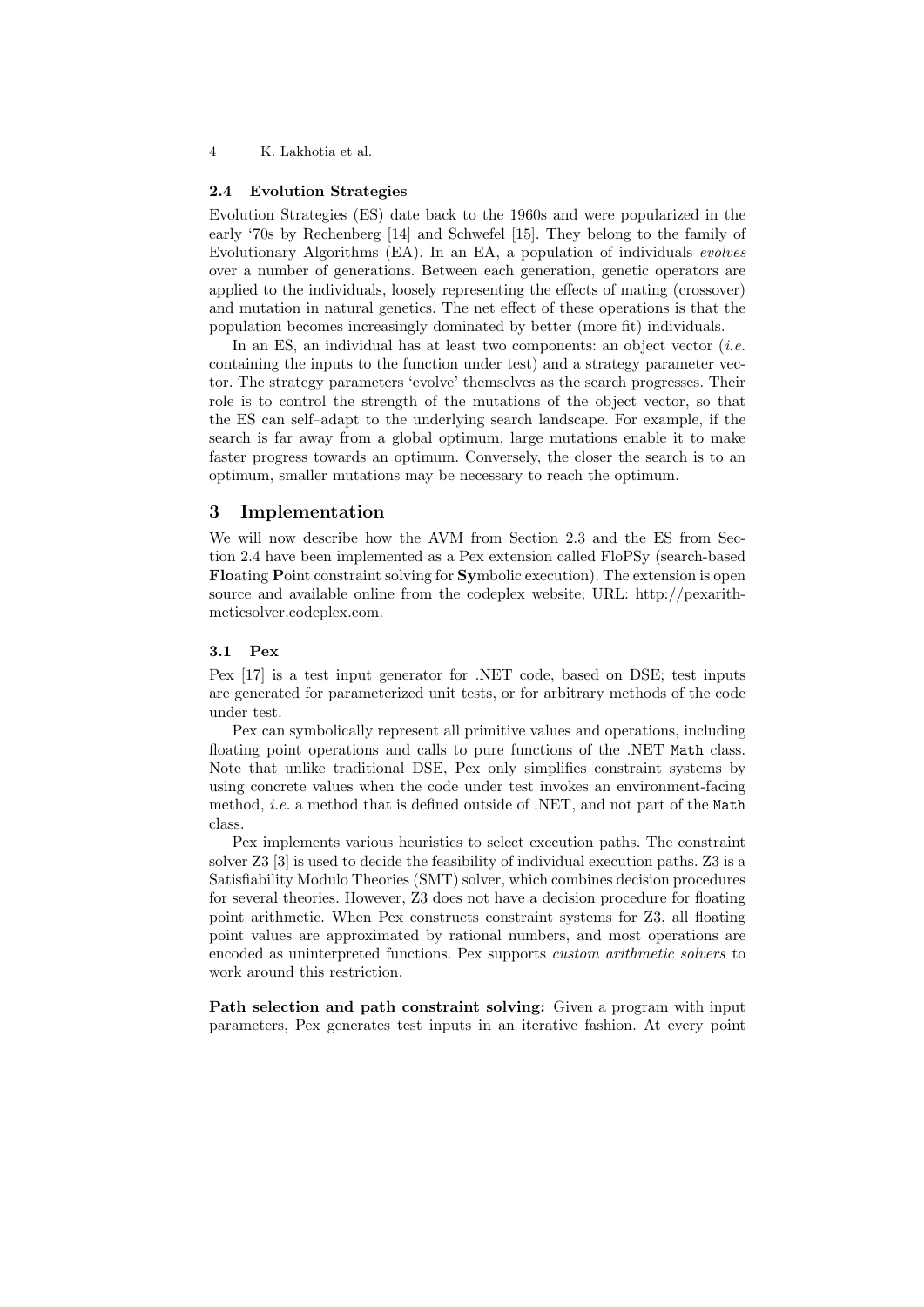in time, Pex maintains a representation of the already explored execution tree defined by the already explored execution paths of the program. The branches of this tree are annotated by the branch conditions (expressed over the input parameters). In every step of the test input generation, Pex selects an already explored path prefix from the tree, such that, not all outgoing branches of the last node of the path prefix have been considered yet. An outgoing branch has been considered when it has been observed as part of a concrete execution path, when it has been classed as infeasible, or when constraint solving timed out. Pex then constructs a constraint system that represents the condition under which the path prefix is exercised, conjoined with the negation of the disjunction of all outgoing branch conditions. If a solution of this constraint system can be obtained, then we have found a new test input which  $-$  by construction  $$ will exercise a new execution path which was not part of the already explored execution tree. The path is then incorporated into the tree.

The successive selection of path prefixes plays a crucial role for the effectiveness of test generation. If the program contains unbounded loops or recursion, the execution tree might be infinite, and thus the selection of path prefixes must be fair in order to eventually cover all paths. Even if loops and recursion are bounded, or if the program does not contain loops and recursion, a fair selection is still important to achieve high code coverage fast. Pex implements various heuristic strategies to select the next path prefix [21], incorporating code coverage metrics and fitness functions.

Each constraint system is a Boolean-valued expression over the test inputs. Pex' expression constructors include primitive constants for all basic .NET data types (integers, floating point numbers, object references), and functions over those basic types representing particular machine instructions, *e.g.* addition and multiplication, and the functions of the .NET Math class. Pex uses tuples to represent .NET value types ("structs") as well as indices of multi-dimensional arrays, and maps to represent instance fields and arrays, similar to the heap encoding of ESC/Java [4]: An instance field of an object is represented by a *field map* which associates object references with field values. For each declared field in the program, there is one location in the state that holds the current field map value. An array type is represented by a class with two fields: a length field, and a field that holds a mapping from integers (or tuples of integers for multi-dimensional arrays) to the array elements. Constraints over the .NET type system and virtual method dispatch lookups are encoded in expressions as well. Most of Pex' expressions can be mapped directly into SMT theories for which Z3 has built-in decision procedures, in particular propositional logic, fixed sized bit-vectors, tuples, arrays, and quantifiers. Floating point values are functions that are a notable exception.

**Extension mechanism for floating point constraint solving:** If some constraints refer to floating point operations, then Pex performs a two-phase solving approach: First, all floating point values are approximated by rational numbers, and most operations are encoded as uninterpreted functions, and it is checked whether the resulting constraint system is satisfiable; if so, a model, *i.e.* a sat-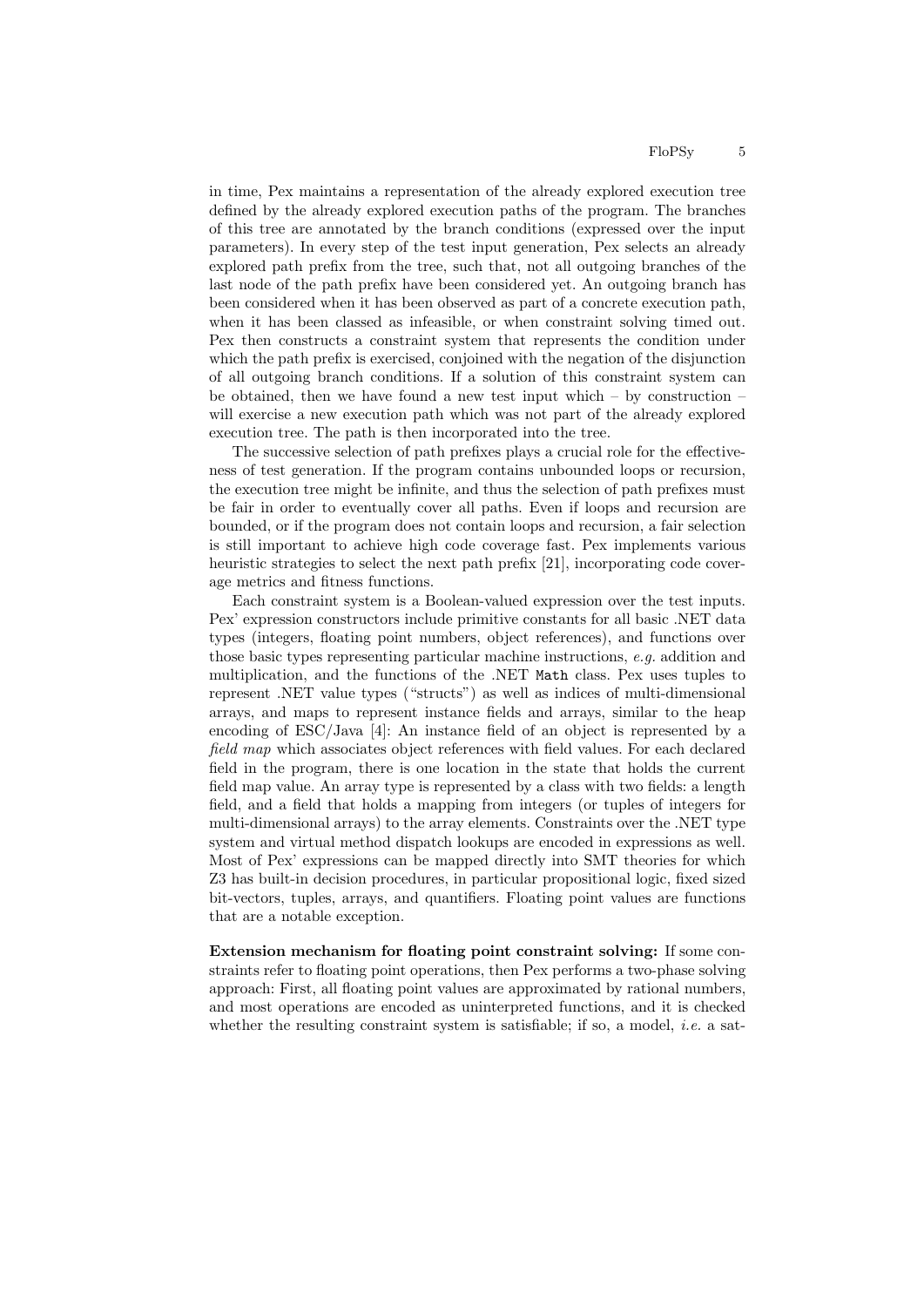isfying assignment, is obtained. (Note that this model includes a model for the uninterpreted functions, which might not reflect the actual floating point semantics.) Second, one or more custom arithmetic solvers are invoked in order to correct the previously computed model at all positions which depend on floating point constraints.

Consider for example the following method.

```
void foo(double[] a, int i){
  if (i \ge 0 & k \le i \le a. Length & kMath.Sin(a[i]) > 0.0 {
    ...
  }
}
```
In order to enter the then-branch of the if-statement, the three conjuncts must be fulfilled. Using Z3, we may obtain a model, *i.e.* a satisfying assignment, where  $i = 0$  and *a*.Length = 1 and  $a[i] = 0/1$  (0 or 1) and Math.Sin(0/1) = 1/1 is a solution of the constraint system, when approximating floating point values with rational numbers, and treating Math.Sin as an uninterpreted function (which gets an interpretation as part of the model).

As this model does not hold with the actual interpretation of Math.Sin over floating point values, in a second phase custom arithmetic solvers are invoked. Here, there is a single relevant arithmetic variable *x*, which represents the heap location  $a[i]$ , and a single relevant arithmetic constraint  $Math.Sin(x) > 0.0$ . The relevant constraints and variables are computed by a transitive constraint dependency analysis, starting from the constraints which involve floating point operations. To avoid reasoning about indirect memory accesses by the custom arithmetic solver, each symbolic heap location, *e.g.* a[i] is simply treated as a variable, ignoring further dependent constraints relating to the sub-expressions of the symbolic heap location.

**Default behavior for floating point constraints:** By default, Pex version 0.91 employs two custom arithmetic solvers: a solver based on trying a fixed number of (pseudo) random values, and a solver based on an early implementation of the AVM method. To conduct the experiments presented later in Section 4, all custom solvers can be selectively enabled and disabled.

## **3.2 Custom Solvers**

The extension for the custom arithmetic solvers can be enabled by including the PexCustomArithmeticSolver attribute at a class, or, at the assembly level (via [assembly: PexCustomArithmeticSolver]) of the assembly being tested with Pex.

**Fitness Function:** The fitness function used by the custom solvers is defined in terms of the comparison operators that appear in the constraints, and is similar to what is commonly referred to as the *branch distance* measure in SBST [19]. The inputs to the fitness function are the original set of constraints, alongside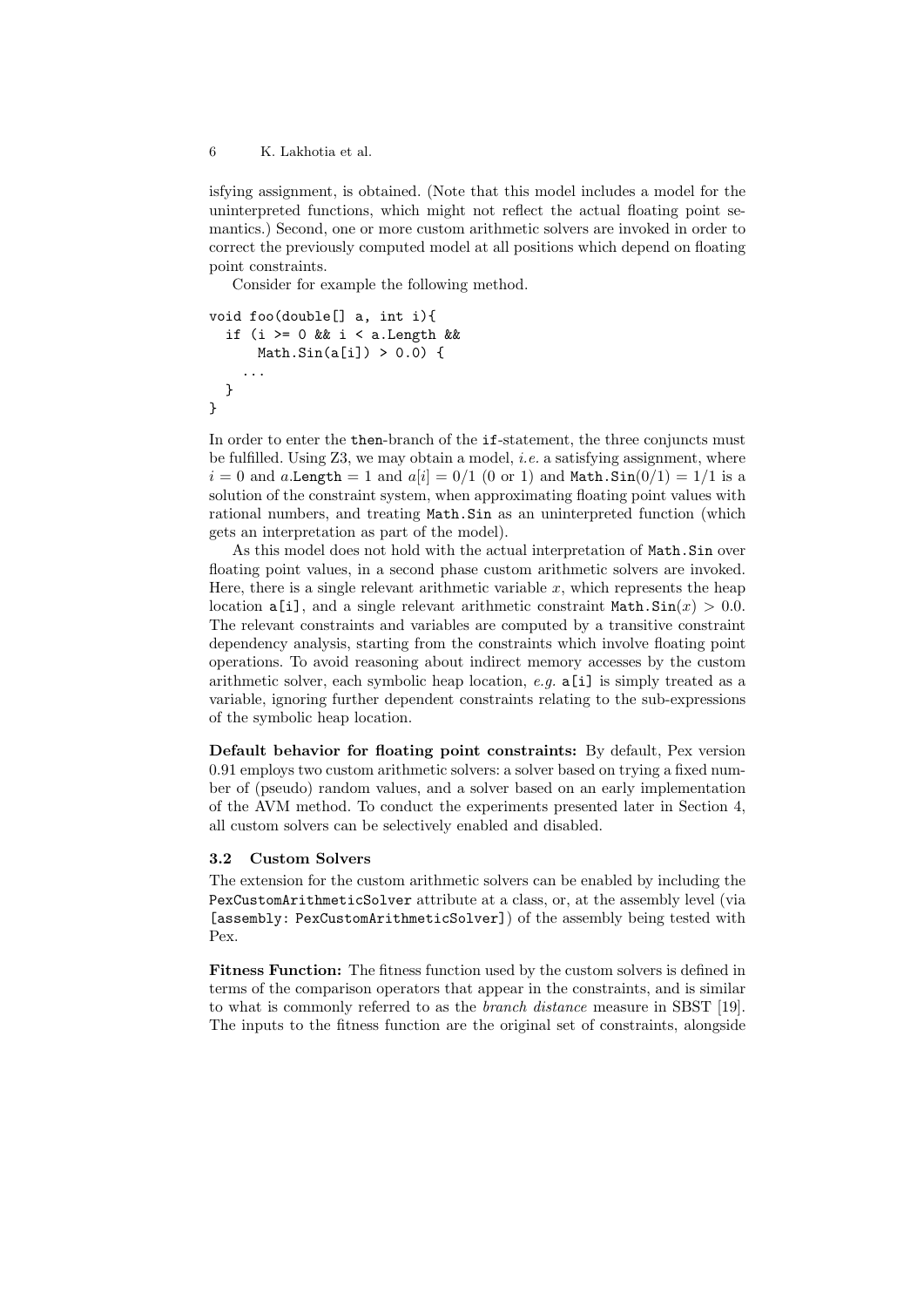the current model constructed by the custom solvers. The function computes a distance value for each constraint, and the overall fitness is the sum of these values. The computation of the distance value depends on the comparison operators in the constraints, as shown in Table 1.

**Table 1.** Relational operators used in Pex and corresponding distance functions. *K* is a failure constant (set to 1).

| Operator   | Pex representation | Distance function                     |
|------------|--------------------|---------------------------------------|
| $a = b$    | $a = b$            | if $ a-b =0$ then 0 else $ a-b $      |
| $a \neq b$ | $(a = b) = 0$      | if $ a-b  \neq 0$ then 0 else K       |
| a < b      | a < b              | if $a - b < 0$ then 0 else $a - b$    |
| $a \leq b$ | $(b < a) = 0$      | if $a - b \leq 0$ then 0 else $a - b$ |
| a > b      | b < a              | if $b - a < 0$ then 0 else $b - a$    |
| a > b      | $(a < b) = 0$      | if $b - a \leq 0$ then 0 else $b - a$ |

**AVM:** The AVM starts by building a vector of symbolic variables that forms the basis of the exploratory moves. An index variable is used to keep track of the element in the vector currently being optimized. Further, each element has an associated *precision* variable. The precision is used to control the size of a neighborhood move, as described in Section 2.3, and is initialized to 0 for all variables, regardless of type (*i.e.* float,double, etc.).

#### *Neighborhood Moves:*

Every delta is computed as a double precision variable before being converted to the type of the variable (*i.e.* decimal, integer etc.) currently being modified. For an exploratory move, *dir* (from Section 2.3) starts off as *−*1. If the move is rejected, *dir* is changed to 1. If neither exploratory move is accepted (*i.e.* produces a lower fitness value than the current best model), the AVM moves on to the next element in its vector and resets *dir* to *−*1. Conversely, if a move is accepted, the AVM continues with pattern moves for as long as there is an improvement in fitness values. Every pattern move simply increases the variable *it* from Section 2.3 by 1. When a pattern move is rejected, the AVM restarts with exploratory moves for the first element in its vector.

Once the AVM reaches the last element in its vector, and each exploratory move of that element is rejected, the search is stuck (either on a plateau or local optima).

#### *Precision of Floating Point Variables:*

One possible cause for the search to get stuck is that the size of the neighborhood move is too coarse. Therefore, before performing a random restart, the AVM checks if the precision of a variable (see Section 2.3) can be increased. In  $C\#$ , single–precision variables (*i.e.* float) contain about 7 decimal digits of precision, while double–precision variables *(i.e.* double) contains about 15 decimal digits of precision. The AVM only changes the precision (*preci*) for a variable, if adding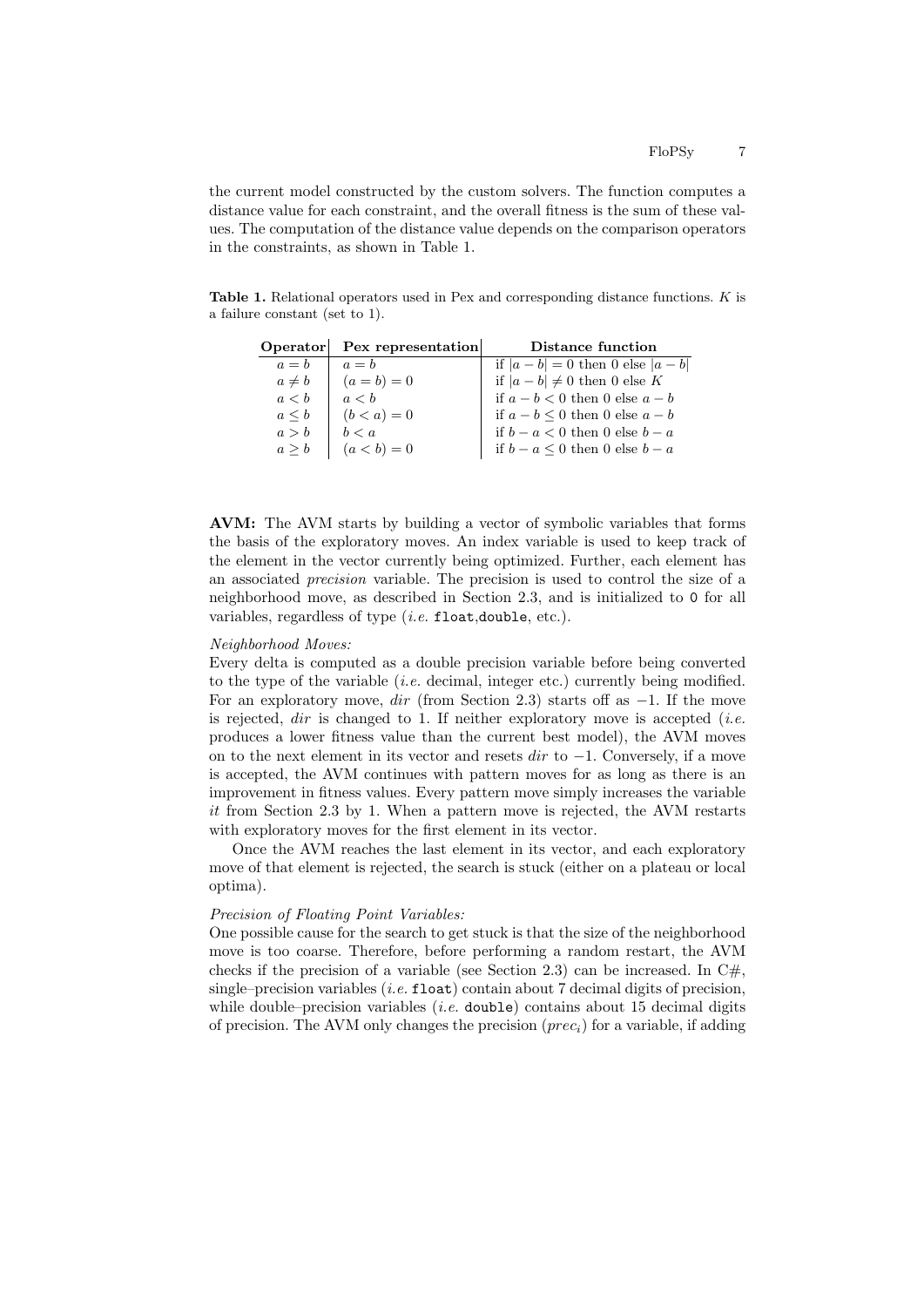the value 10*<sup>−</sup>prec<sup>i</sup>* has an effect, or, *prec<sup>i</sup>* is less than 7 or 15 for single and double precision type inputs respectively.

#### *Random Restarts:*

The main strategy for overcoming local optima is to perform a random restart. Two types of restarts are considered. The first is a global, and the second a local restart. In a global restart, all variables in the AVM's vector are assigned new random values. This is likely to place the starting point for the next hill climb far away from the local optimum where the search got stuck. While this is desirable in many cases, it is not an ideal strategy when a global optimum is surrounded by many local optima. Chances are the search will just get stuck at the same local optimum again. Therefore, the AVM also uses a local restart, which is designed to stay in the vicinity of the current search space while still being able to escape from the optimum.

In a local restart, a random number  $r$  (between  $0$  and  $1$ ) is created for each variable. This number is 'scaled' by the formula  $10^{-prec_i} * r$ , where  $prec_i$  is the current precision of the *i th* variable. The 'scaled' random number is then added to the existing value of the variable. If a local restart does not enable the search to make further progress, a global restart is performed. Thus, the AVM alternates between local and global restarts.

**ES:** Most EAs allow a wide range of configuration options and ES are no different. A user can configure the solver through various environment variables. es\_solver\_parents controls the size of the parent population  $\mu$  (default: 15); es\_solver\_offspring sets the size of the offspring population (default: 100); es\_solver\_recomb sets the recombination strategy; es\_solver\_mut sets the mutation strategy.

The ES solver starts by creating an initial parent population of  $\mu$  individuals. Each individual contains a model and a strategy parameter vector such that every variable in the model has a corresponding strategy parameter. The parameters are initialized to 1 and all the variables in the models are assigned random values.

The main loop of the ES solver involves recombination, mutation and selection steps. If a user specified a recombination strategy, two parents are repeatedly recombined to produce a single offspring until the offspring population is full. Then, a mutation operator is applied to each offspring in turn. The mutation operators first mutate the strategy parameter(s), and then the input variables. Once all offspring have been evaluated, they are combined with the parent population and ranked according to their fitness value. The top ranked individuals are then chosen to replace the parent population, thus forming the next generation of parents. We will now describe the reproduction operators in more detail.

**Recombination:** One of the genetic operators in an ES is the recombination operator where two or more parents are combined to produce one offspring. The ES solver supports the following recombination strategies:

#### *Discrete:*

In a discrete recombination, two parent individuals are chosen uniformly from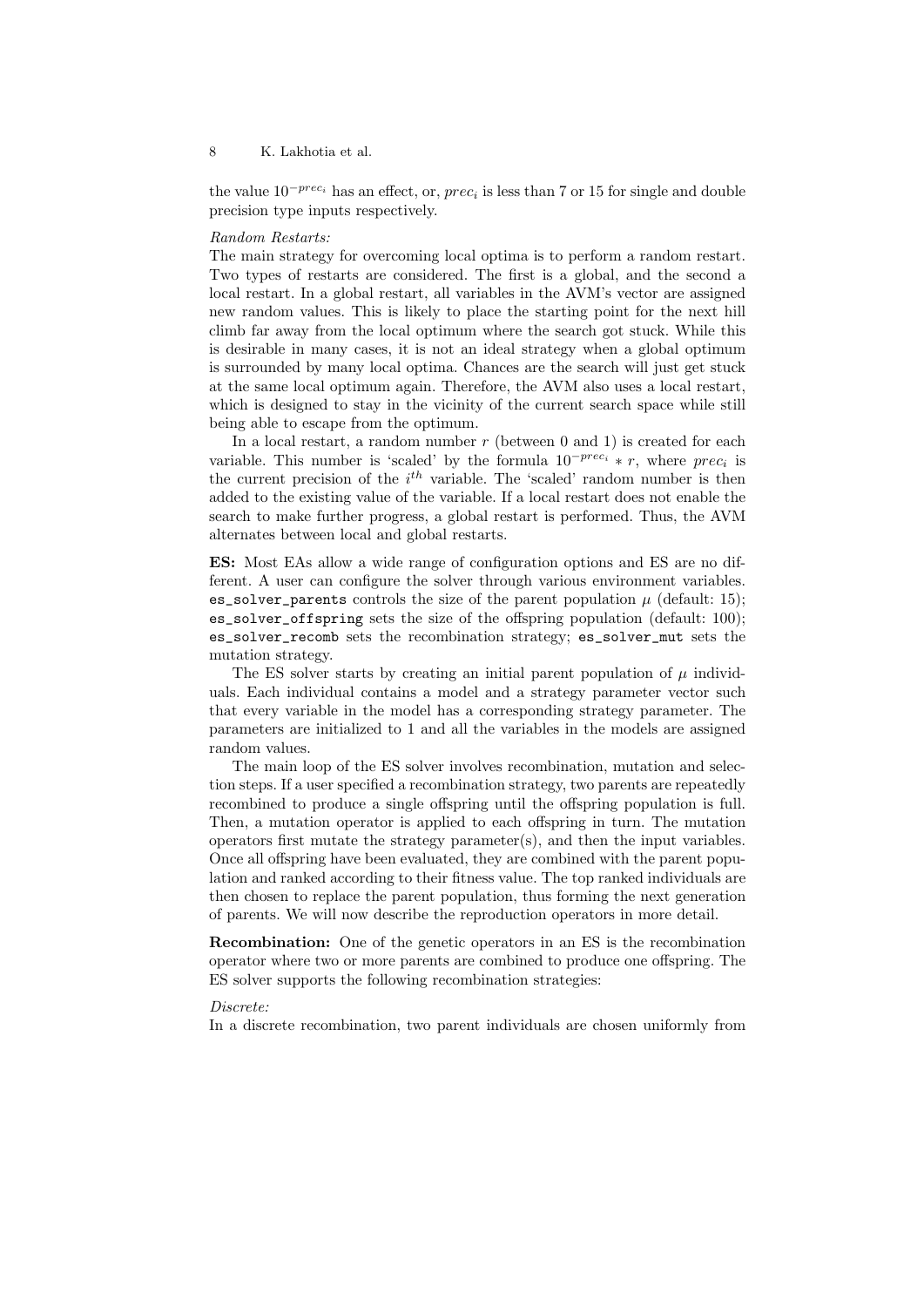the parent population. Then, each variable in the offspring is assigned the value from either parent. Parents have an equal probability of contributing towards the offspring. The same applies for the strategy parameter vector, that is, the offspring receives each strategy parameter from either parent with equal probability.

# *Global Discrete:*

This recombination strategy is similar to discrete recombination. The only difference is that for each variable (and each strategy parameter), a new set of parents is chosen (uniformly).

#### *Intermediate:*

During an intermediate recombination, two parents are chosen uniformly. For each variable in the offspring, the values of the corresponding parent variables are added together, and the sum is multiplied by 0*.*5, before being assigned to the offspring. The same is done for each strategy parameter.

## *Global Intermediate:*

Similarly, in a global intermediate recombination, each variable and each strategy parameter are chosen from a new set of parents, before combining them in the same way as described in the intermediate strategy.

**Mutation:** Traditionally mutation was the main means of reproduction in ES. The custom solver supports the following mutation strategies:

#### *Single:*

In a single mutation strategy an individual only uses one strategy parameter,  $\sigma$ , for all variables. In addition, the mutation operator contains a learning parameter  $\tau$ . It implements the following equations:

$$
\tau := 1/\sqrt{n} \tag{1}
$$

$$
\sigma' := \sigma * \exp\left(\tau * N(0, 1)\right) \tag{2}
$$

$$
v_i := v_i + \sigma' * N_i(0, 1), \qquad i = 1, ..., n \qquad (3)
$$

First, the strategy parameter  $\sigma$  of an offspring is mutated to produce  $\sigma'$ .  $N(0,1)$ denotes a random number from a standard univariate normal distribution. The mutated strategy parameter is then used to control the mutation of the variables. For each variable (from  $1, \ldots, n$ ), a new random number from a standard univariate normal distribution is multiplied by  $\sigma'$ , and then added to the existing value of the variable.

#### *Multi:*

This mutation strategy contains two learning parameters, a global one,  $\tau_0$ , and a local one,  $\tau$ . Further, each variable uses its own strategy parameter. The following equations are implemented: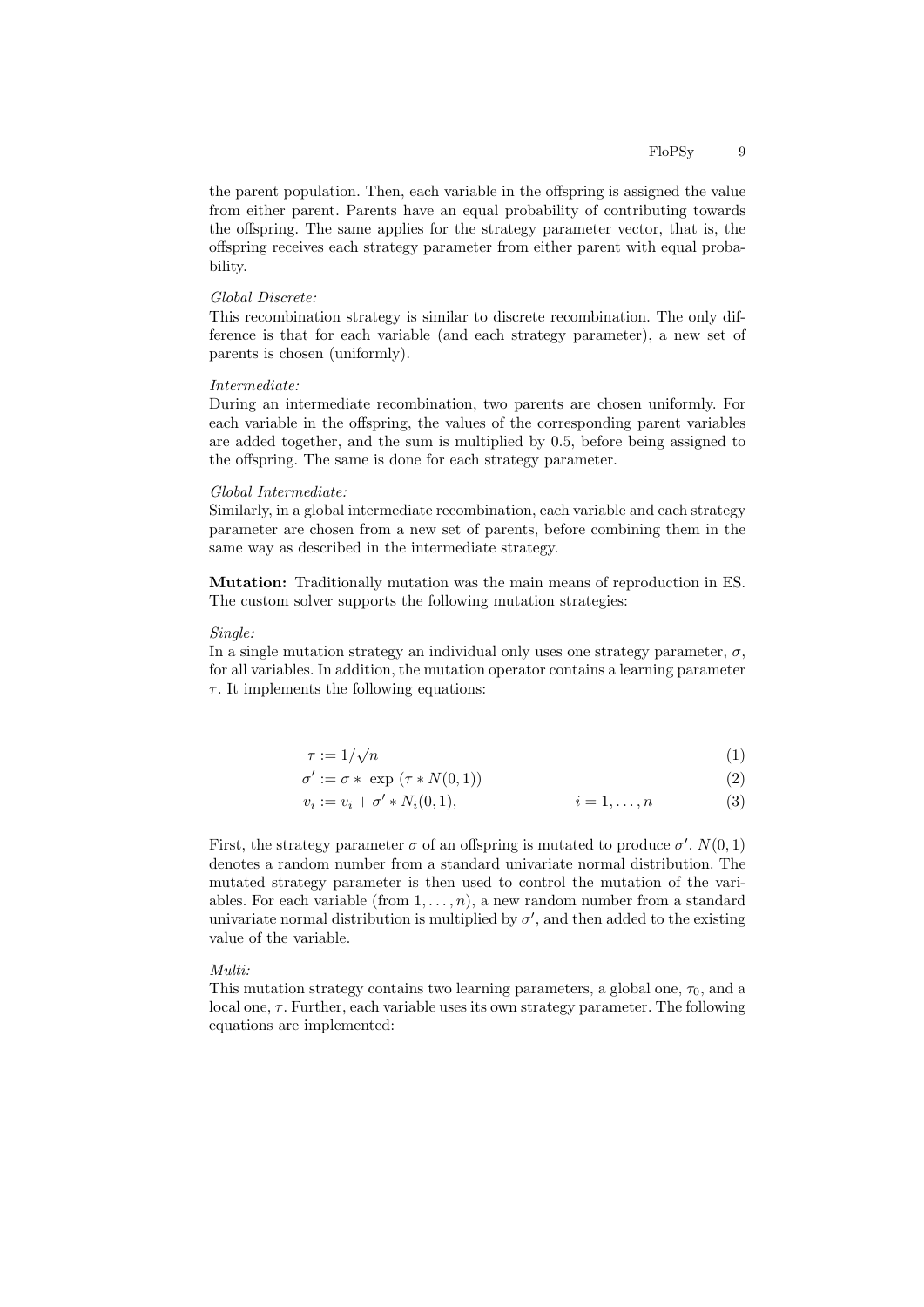$$
\tau_0 := 1/\sqrt{2*n} \tag{4}
$$

$$
\tau := 1/\sqrt{2 * \sqrt{n}}\tag{5}
$$

$$
\sigma'_i := \sigma_i * \exp(\tau_0 * N(0, 1) + \tau * N_i(0, 1)), \qquad i = 1, ..., n \qquad (6)
$$

$$
v_i := v_i + \sigma'_i * N_i(0, 1), \qquad i = 1, ..., n \qquad (7)
$$

# **4 Empirical Study**

The empirical study was split into two parts. The first part contains a set of benchmark functions which are commonly used to evaluate optimization algorithms [12]. The second part consists of two real world programs comprising 152*,* 372 lines of C# code (as reported by the SLOCCount tool [20]).

## **4.1 Benchmark Functions**

Details of the benchmark subjects are recorded in Table 2. The optimization problem is to find the minimum of each function (*i.e.* 0). The functions were formulated as a single if-statement, with the then-branch declared as a test data generation goal for Pex. 100% block coverage of the methods indicates that the Pex goal has been reached.

| <b>Function</b>         | $C#$ representation                                                                                                                 |
|-------------------------|-------------------------------------------------------------------------------------------------------------------------------------|
| Beale                   | $(1.5 - x1 * (1 - x2)) = 0$                                                                                                         |
| Freudenstein And Roth   | $\left[\left(-13 + x1 + \left((5 - x2) * x2 - 2\right) * x2\right) + \left(-29 + x1 + \left((x2 + 1) * x2 - 2\right)\right)\right]$ |
|                         | $(14) * x2 = 0$                                                                                                                     |
| Helical Valley Function | double theta(double x1, double x2) { $if(x1 > 0)$ return Math. Atan(x2)                                                             |
|                         | $\pi$ / x1) / (2 * Math.PI); else if (x1 < 0) return (Math.Atan(x2 / x1) /                                                          |
|                         | $(2 * Math.PI) + 0.5)$ ; else return 0; }                                                                                           |
|                         |                                                                                                                                     |
|                         | $(10 * (x3 - 10 * theta(x1, x2))) = 0 \& (10 * (Math.Sqrt(x1 * x1 +$                                                                |
|                         | $(x2 * x2) - 1) = 0$ & & $x3 == 0$                                                                                                  |
| Powell                  | $(Math.Pow(10, 4) * x1 * x2 - 1) == 0 && (Math.Pow(Math.E, -x1))$                                                                   |
|                         | $+$ Math.Pow(Math.E, -x2) - 1.0001) == 0                                                                                            |
| Rosenbrock              | Math.Pow( $(1 - x1)$ , 2) + 100 * (Math.Pow( $(x2 - x1 \cdot x1)$ , 2)) = = 0                                                       |
| Wood                    | $(10 * (x2 - x1 * x1)) = 0$ & (1 - x1) = 0 & (Math.Sqrt(90) *                                                                       |
|                         | $(x4 - x3 * x3)) = 0 \& (1 - x3) = 0 \& (Math.Sqrt(10) * (x2 +$                                                                     |
|                         | $(x4-2)) == 0$ & & (Math.Pow(10, -0.5) * $(x2 - x4)) == 0$                                                                          |

Table 2. Summary of the benchmark functions and their C# representation.

# **4.2 Real World Open Source Programs**

Details for the two open source programs are shown in Table 3. Both programs are written in C# and were chosen specifically because they contain arithmetic operations over floating point variables. Alglib [1] is a numerical analysis and data processing library, and QLNet [13] is a library for quantitative finance operations.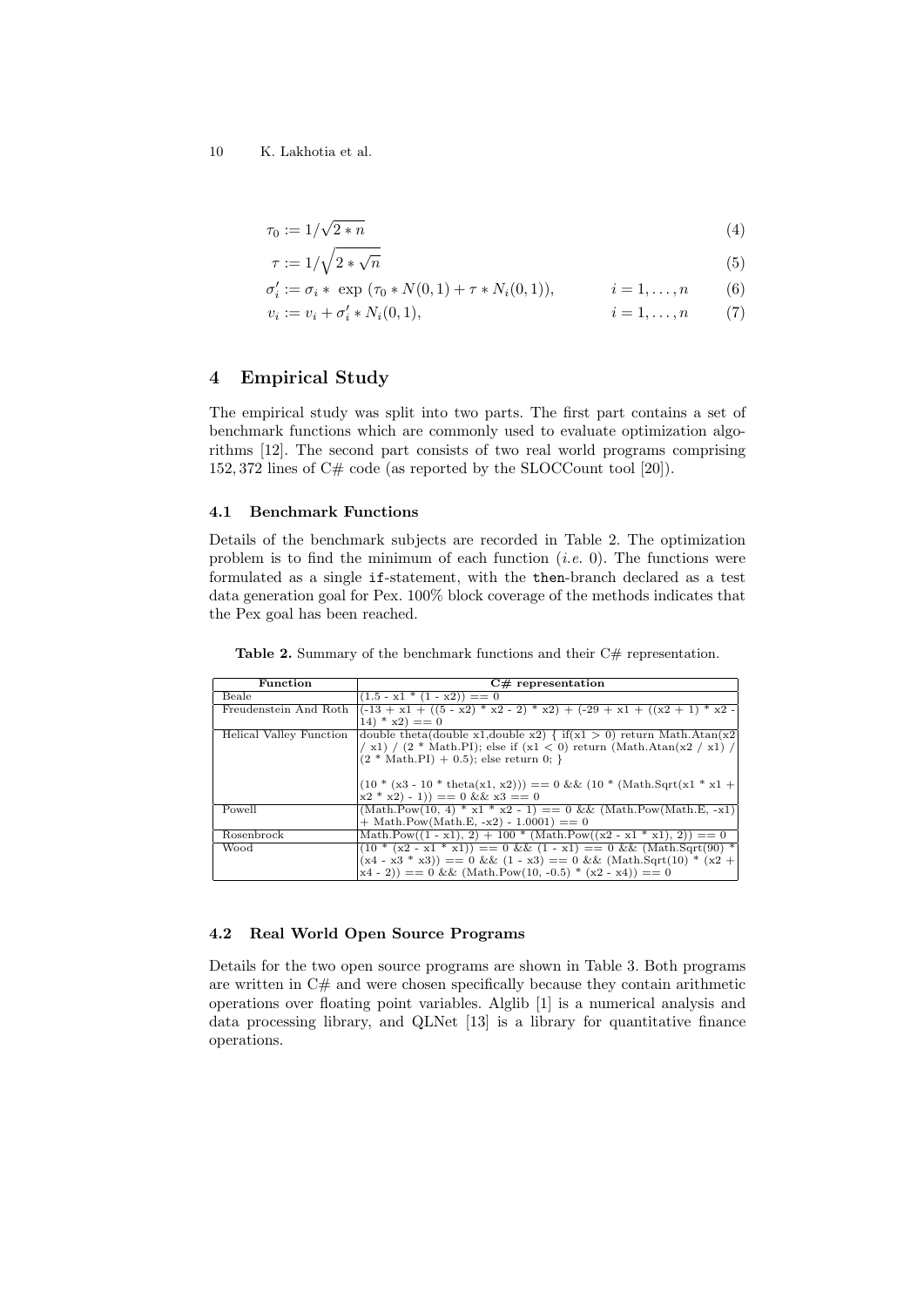|              |         | Program SLOC Pex Methods Tested |       |
|--------------|---------|---------------------------------|-------|
| Alglib       | 62.271  | 608                             | 514   |
| <b>QLNet</b> | 90.101  | 3.123                           | 3,068 |
| Total        | 152,372 | 3.731                           | 3,582 |

**Table 3.** Details of the open source programs.

#### **4.3 Experimental setup**

The benchmark functions, Alglib, and QLNet source files were assembled into a single Visual Studio (VS) project each. We then created three test projects via the  $Pex \rightarrow Create~Parameterized~Unit~ Tests~command. This generates a$ PexMethod for every public method in the original source code. A PexMethod represents a parametrized unit test and serves as an entry point for the DSE.

If the arguments to a test function contain complex type objects, Pex may need help in constructing meaningful inputs in order to achieve a higher level of code coverage. Pex provides various mechanisms to that effect such as factory methods and the Moles framework. For the experiments, none of the generated parameterized unit tests were modified, and no factory methods or 'moled' objects were used.

The fitness budget for the random search used by Pex, the AVM and ES was limited to 100*,* 000 fitness evaluations. The ES was configured to have 15 parents, produce 100 offspring per generation, use a *Global Discrete* recombination strategy and the *Single* mutation operator described in Section 3.2.

## *Setup for Benchmarks:*

Pex contains a number of options to bound its exploration. For example, the default time out for Pex's constraint solver is 1 second. We increased this limit to 10*,* 000 seconds for the constraint solvers (/mcst option) and also increased the time limit for an exploration to the same amount. Then, we ran Pex for each PexMethod with: 1) only the constraint solver Z3 enabled, 2) a random search and Z3 enabled, 3) the AVM and Z3 enabled, 4) the ES and Z3 enabled.

Apart from the configuration with only Z3 enabled, we repeated the runs 30 times for each benchmark, due to the stochastic nature of both the AVM and the ES. A list of 30 random number seeds was used to seed the random number generator in Pex (by setting the environment variable  $er\_random\_seed$ ). Repeating experiments for a stochastic algorithm samples its behavior for a given problem, and thus reduces the risk that any observed change in effectiveness is due to chance.

#### *Setup for Open Source Programs:*

For the open source programs it was necessary to restrict the execution time of Pex and its constraint solvers to make the study scalable. Many of the functions tested contained unbounded loops and complex constraints over arithmetic types, which slow down the exploration of a program. Therefore, we allowed Pex 60 seconds per PexMethod (/to option), and set the time out for its constraint solvers to 20 seconds (/mcst option).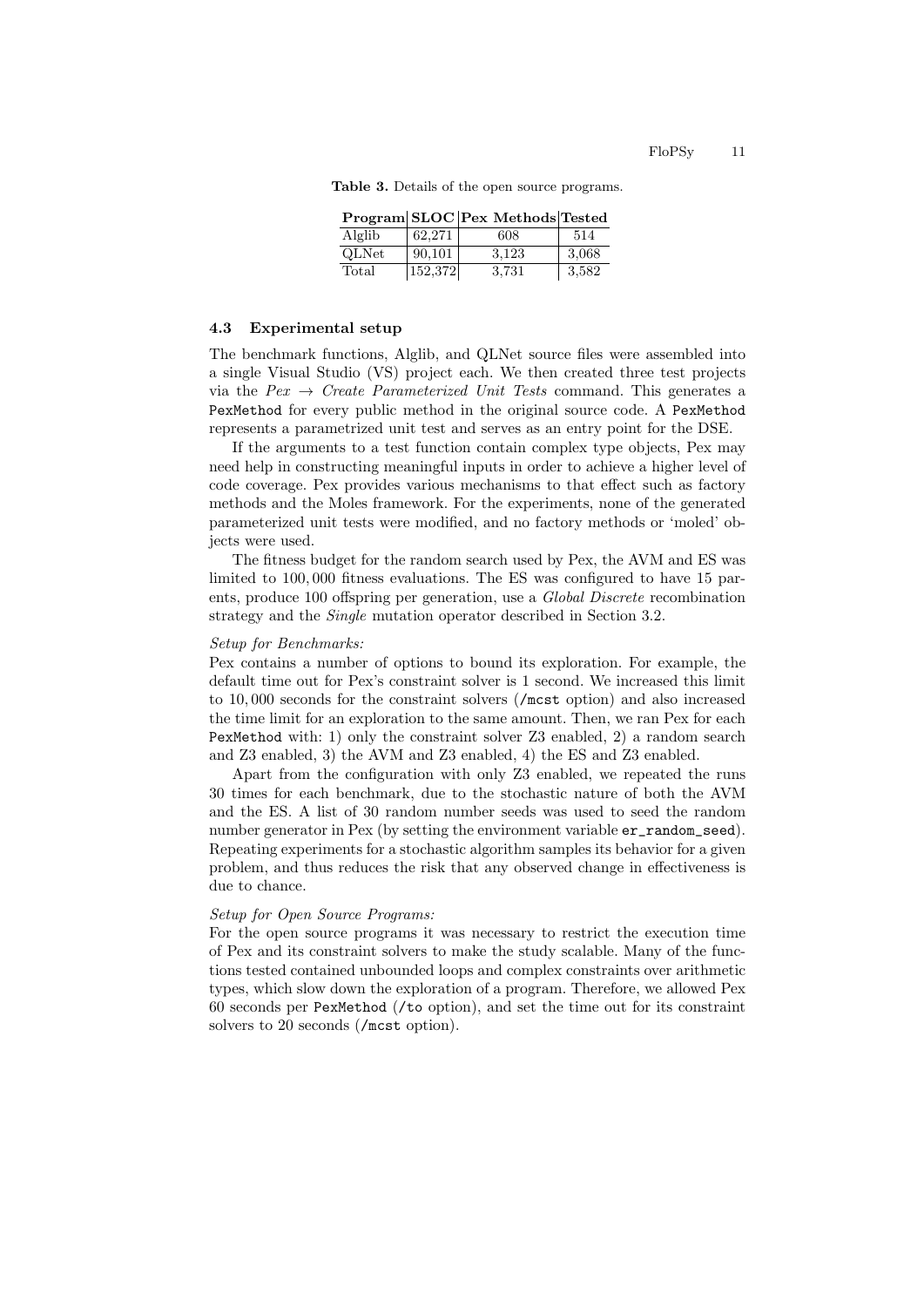Further, because the programs comprised 3*,* 731 functions, we did not repeat the experiments 30 times for each function. We believe that the risk of any observed difference when using the custom solvers being due to chance, is sufficiently mitigated by using such a large pool of functions.

## **4.4 Analysis**

### *Benchmarks:*

Figure 2 summarizes the results in terms of block coverage for the benchmark functions. Overall, the ES solver is the most effective, achieving 100% block coverage for 5 out of 6 functions. It is also the only algorithm that finds the optimum of the Rosenbrock function, which has a large, almost flat valley near the optimum. The AVM fails to reach the Pex goal for the Rosenbrock function, and also fails in 3 out of 30 runs for the Beale function. Neither solver achieves full coverage of the Powell function.

These figures show that the custom solvers can improve the coverage of Pex for floating point computations. However, they also show that the mapping between rational numbers and floating point numbers is not always a problem in practice. For 3 out of 6 functions Pex was able to achieve 100% block coverage without using any heuristics on top of Z3.



Fig. 2. Block coverage achieved with the different configurations of Pex on the benchmark problems. 100% coverage means the testing goal has been reached.

#### *Open Source Programs:*

Next, we looked at two open source programs to gain a better understanding of what benefits the custom solvers might offer to a user in practice. During this study, the random search in Pex remained enabled, and we turned on the AVM and ES solvers on top of it; *i.e.* they only get invoked when Z3 or the random search fail to find a solution.

Table 4 reports the coverage for Pex (with a random search), Pex and the AVM, and Pex and the ES solver enabled. Coverage was measured using the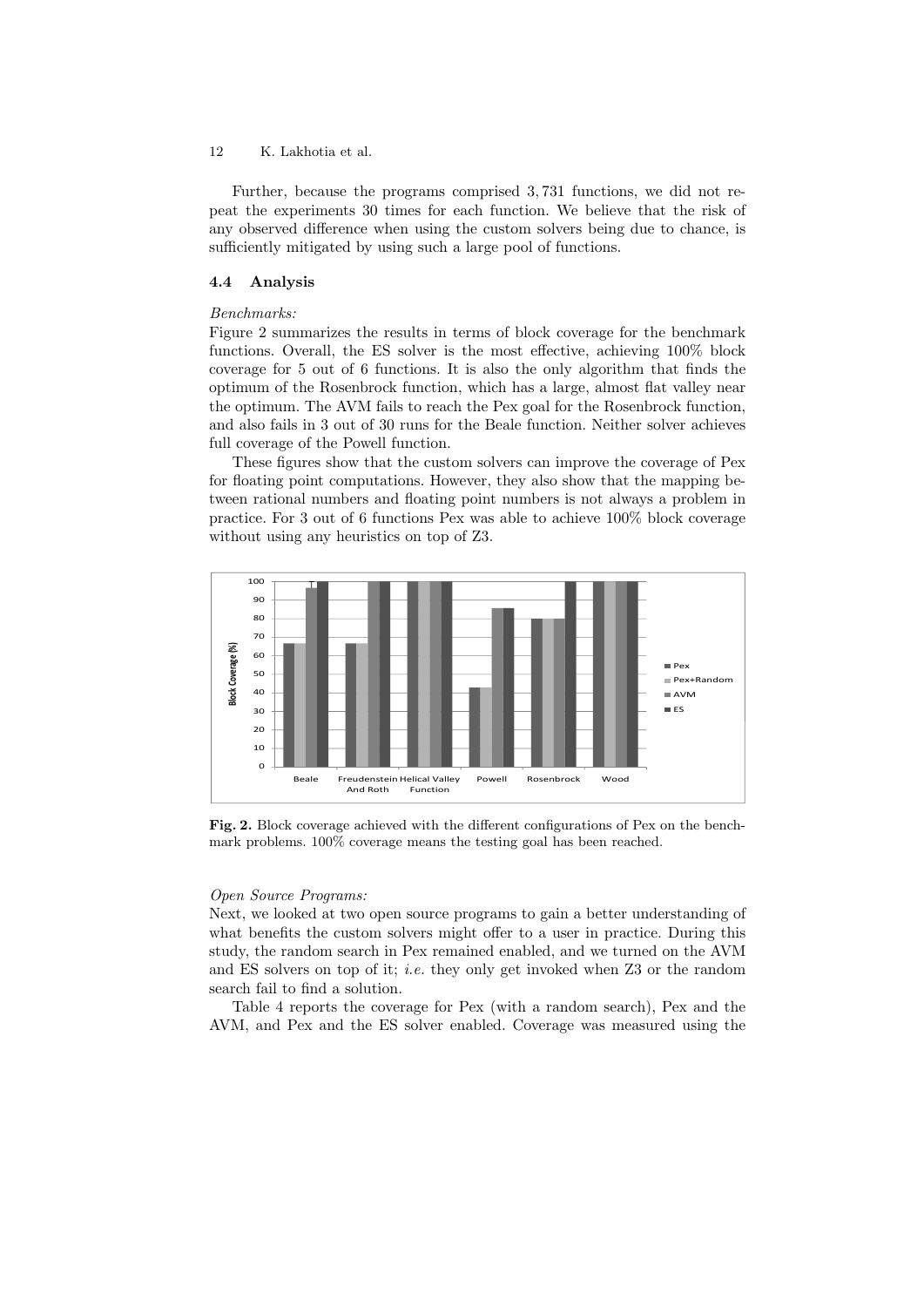reports produced by Pex and shows the ratio of blocks covered to the total number of blocks discovered by Pex (during its DSE). The 'Failed Methods' column indicates the number of methods for which Pex was terminated abnormally after 60 seconds. Those methods do not contribute to the coverage reported, *i.e.* blocks covered during runs which were terminated, are ignored.

Strikingly, the results show that the coverage with the AVM solver enabled, is less than with the custom solvers disabled. The ES solver only marginally increases the coverage compared to Pex's default solvers (*i.e.* Z3 and random search). When the custom solvers are enabled, they will, on average, take around 5 seconds to either find a solution or exhaust their fitness budget. However, as can be seen from Table 5, there are instances where the AVM (438 times) and ES (310 times) were terminated after 20 seconds. Obviously, any time spent in one of the custom solvers is no longer available to Pex to explore different parts of the program. A random search is very fast, and if it fails, Pex can quickly 'move on'. Thus, it can spend more time exploring execution paths which do not depend on floating point computations, thereby increasing the overall level of coverage.

The results from Table 4 suggest that the custom solvers proposed in this paper should only be enabled if the code is known to produce many constraints over floating point variables. In such an event, sufficient resources, in terms of fitness evaluations as well as runtime, should be allocated for the solvers to be effective (*e.g.* as was the case for the benchmark functions). One has to also bear in mind that we do not know how many of the constraints passed to the custom solvers were infact infeasible. Since the solvers have no way of checking, infeasible constraints will cause the solvers to exhaust either their fitness budget or their time out, thus wasting valuable exploration time.

**Table 4.** Block coverage achieved by Pex, Pex+AVM, and Pex+ES for the open source programs. Coverage is reported as a percentage of blocks discovered by Pex and blocks covered. The 'Failed Methods' columns indicate the number of methods for which Pex was terminated after 1 minute. Any blocks covered in those methods are not counted. The 'Time' column reports the total wall clock time spent inside the AVM and ES solvers.

| Program      | ${\rm Pex}$ |         | $Pex+AVM$     |         |                   | $Pex+ES$ |             |          |
|--------------|-------------|---------|---------------|---------|-------------------|----------|-------------|----------|
|              | Cov.        | Failed  | Cov.          | Failed  | Time              | Cov.     | Failed      | Time     |
|              |             | Methods |               | Methods |                   |          | $\rm\th{b}$ |          |
| Alglib       | $43.86\%$   | 32      | $  41.04\%  $ | 40      | 02:42:42  44.13%  |          | 77          | 01:53:15 |
| <b>OLNet</b> | $ 43.54\% $ | 24      | $\ 44.46\%$   | 31      | 01:06:02   46.84% |          | 45          | 00:54:39 |

Another interesting question is how often constraints over floating point variables are a problem for DSE in practice. Table 5 shows that, for Alglib, over a third of its methods contain constraints over floating point numbers that could not be solved by either Z3 or a random search. For the QLNet library on the other hand, this figure is much smaller at around 3% of its methods. This suggests that it very much depends on the type of application being tested. Nevertheless, the number of constraints per application (first column in Table 5) which cannot be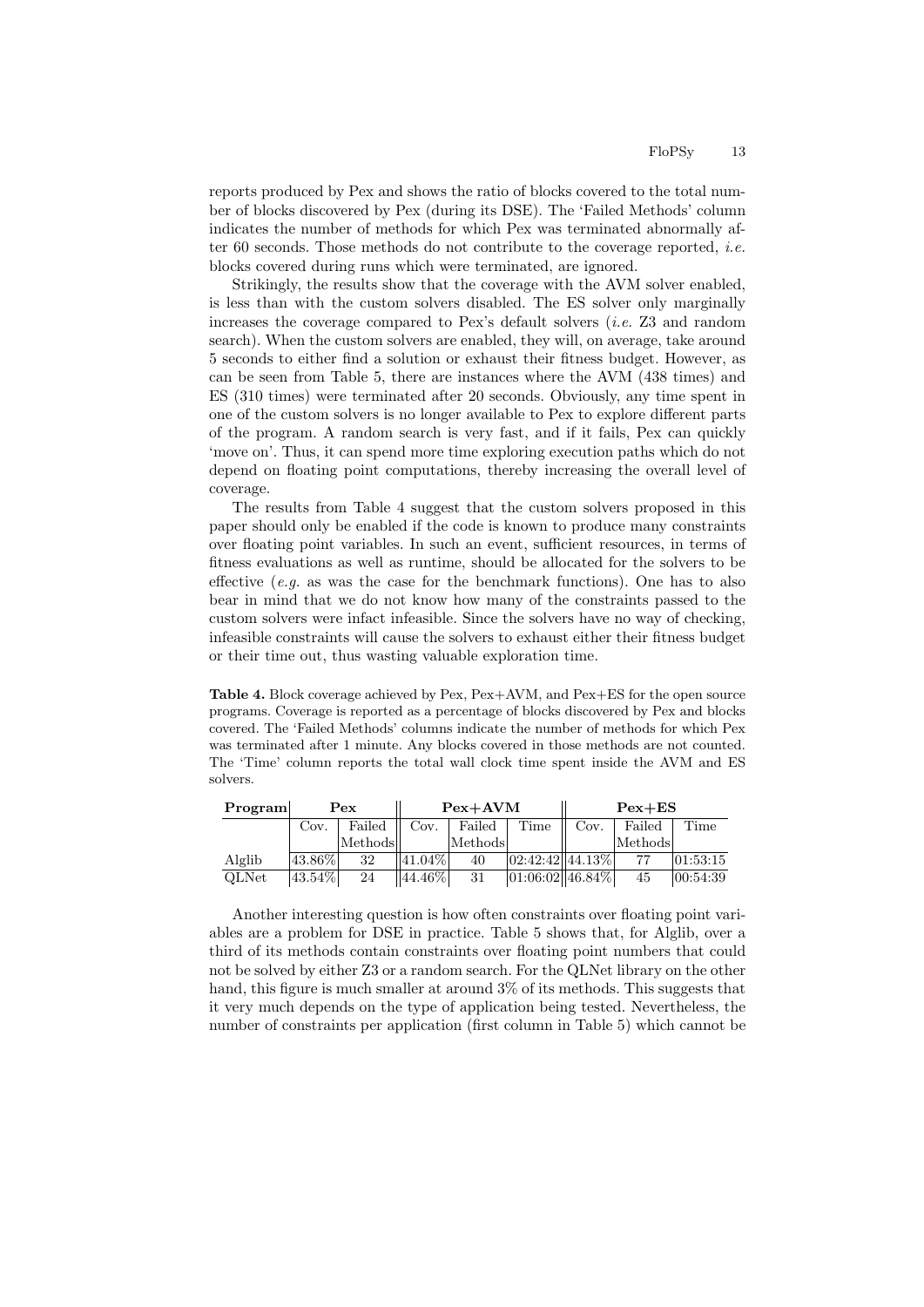**Table 5.** This table shows how often either the AVM or ES solvers have been invoked by Pex. 'UM' stands for 'Unique Methods' and shows the number of methods that contained one or more constraints which could not be solved by Z3 or a random search. The 'Succ.' columns show how often the AVM or ES solvers were successful, while 'Timeouts' counts the number of times the AVM or ES were terminated after 20 seconds. The 'Fail' column lists the number of unsuccessful attempts by the AVM or ES to find a solution. The numbers in brackets show the number of methods for which the custom solvers were invoked, but did not receive any variables to optimize from Pex.

| Program      | $Pex+AVM$                |     |     |             | $Pex+ES$                 |     |     |            |
|--------------|--------------------------|-----|-----|-------------|--------------------------|-----|-----|------------|
|              | Inv. (UM) Succ. Timeouts |     |     | Fail        | Inv. (UM) Succ. Timeouts |     |     | Fail       |
| Alglib       | 1828(220)                | 646 | 398 |             | 784 (269) 1170 (172)     | 521 | 153 | 496 (269)  |
| <b>OLNet</b> | 557 (93)                 | 37  | 40  | (0)<br>ı480 | 495 (87)                 | 10  |     | (0)<br>485 |
| Success rate | 28.64\%                  |     |     |             | 31.89%                   |     |     |            |

solved by a random search or Z3, is large enough to present a problem in practice, especially, since this number will be higher if Pex is given more exploration time.

The final part of the study was to analyze the data types of the variables involved in floating point constraints, and the arithmetic operators over them. Figure 3 shows that constraints passed to the AVM and ES solvers only included variables of type double and integral types (*e.g.* short, int etc.). Thus, it is important that any approach dealing with constraints over floating point variables can handle mixed floating point and integral type constraints.



**Fig. 3.** Distribution of the data types of the variables passed to the AVM and ES Integral IBouble<br>
Fig. 3. Distribution of the data types of<br>
the variables passed to the AVM and ES<br>
solvers.<br>
AVM and ES solvers.

**Fig. 4.** Distribution of arithmetic operators in the constraints passed to the AVM and ES solvers.

Figure 4 summarizes the observed arithmetic operators in the constraints attempted by the AVM and ES solvers. Most commonly the constraints involved multiplication of input variables, followed by the power operator  $(e.g. x^y)$ . These two operators are likely to produce non–linear constraints, and thus are especially hard for constraint solvers. The third most frequent operator was addition of two variables, followed by system library calls involving floating point variables, such as Double.IsNaN.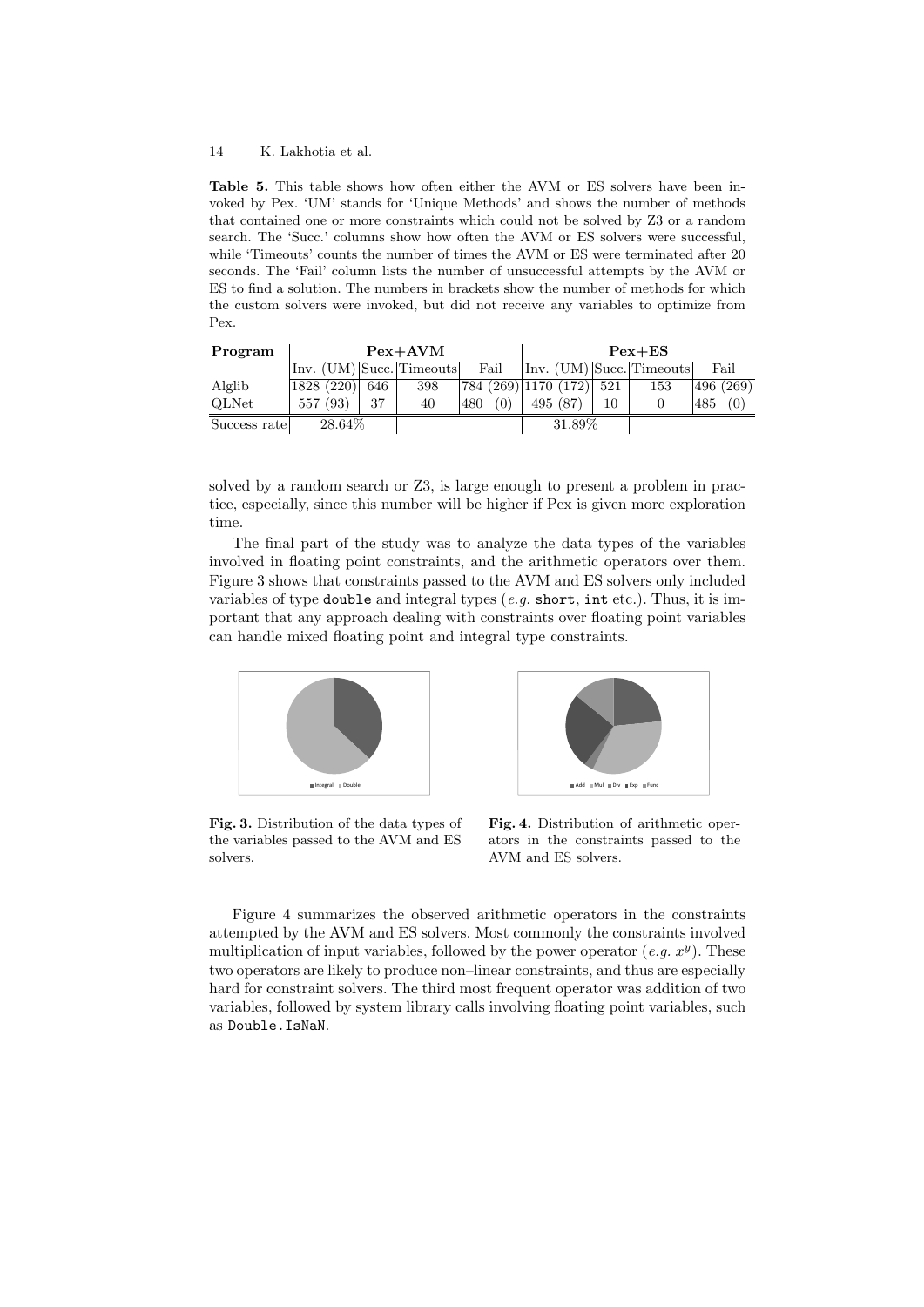## **4.5 Threats to Validity**

Naturally there are threats to validity in any empirical study such as this. The first issue to address is the internal validity of the experiments, *i.e.* whether there has been a bias in the experimental design that could affect the obtained results. One potential source of bias comes from the settings used for Pex and the custom solvers. For the open source programs, the time out for Pex explorations was set at 60 seconds, while constraint solvers were given 20 seconds per invocation. These limits, together with the fitness budget of 100*,* 000 evaluations, were necessary to control the scope of the study. However, as a result, the benefit of using the custom arithmetic solvers was diminished, because the functions tested were so complex that they required longer execution times and bigger fitness budgets.

Another potential source of bias comes from the inherent stochastic behavior of the meta–heuristic search algorithms used in the custom solvers. The most reliable (and widely used) technique for overcoming this source of variability is to perform tests using a sufficiently large sample of result data. In order to ensure a large sample size, experiments for the benchmark functions were repeated 30 times. The open source programs comprised 3*,* 731 functions, thus also providing a large pool of data from which to draw observations.

A further source of bias includes the selection of the functions used in the empirical study, which could potentially affect its external validity, *i.e.*, the extent to which it is possible to generalize from the results obtained. The benchmark functions have been used to evaluate different optimization algorithms before, thus were considered a good candidate to test Pex and each custom solver (implementing an optimization algorithm) in the extreme. The open source programs were chosen because they represent non-trivial sized programs and because they contain complex floating point arithmetic. As with any empirical study such as this, caution is required before making any claims as to whether these results would be observed on other functions. More experiments are needed to validate or refute such claims.

## **5 Conclusions**

This paper has presented an extension to DSE for floating point computations, based on SBST techniques. The extension has been implemented as a plug in for the Microsoft Pex DSE testing tool. Results from a set of benchmark functions show that it is possible to increase the effectiveness of what might be called "vanilla DSE". However, a study on two open source programs also shows that for the solvers to be effective, they need to be given adequate resources in terms of wall clock execution time, as well as a large fitness budget. Otherwise any increase in coverage is, at best, marginal. More experiments are needed to check if longer exploration times for Pex make the custom solvers more effective.

#### **6 Acknowledgments**

Kiran Lakhotia is funded by EPSRC grant EP/G060525/1. Mark Harman is supported by EPSRC Grants EP/G060525/1, EP/D050863, GR/S93684 & GR/T22872 and also by the kind support of Daimler Berlin, BMS and Vizuri Ltd., London.